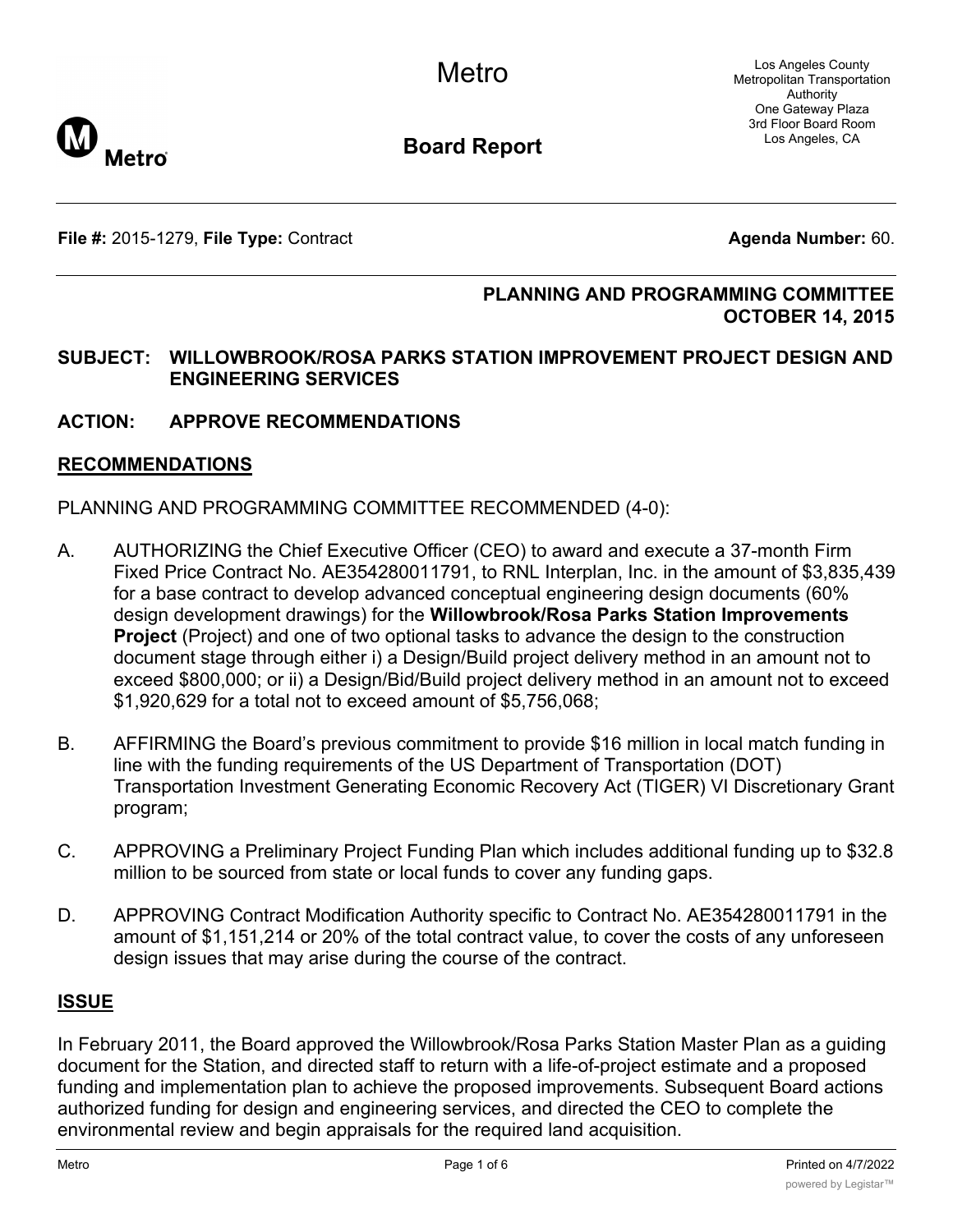To proceed with the Project, staff requires architecture and engineering services to advance the Project from existing conceptual design to 60 percent Design Development drawings pending the selected project delivery approach.

In addition, in order to ensure the full Project implementation, staff is requesting the Board to affirm its April, 2014 commitment to provide the full \$16 million in local funding associated with the TIGER VI award and approve a Preliminary Funding Plan which provides for an additional funding of up to \$32.8 million in state or local funds to cover any funding gap. Should additional grant resources be secured, the amount of required Metro funding would be reduced. The Federal Transit Administration (FTA) requires this full funding commitment in order to move forward with execution of a TIGER grant award for the Project.

# **DISCUSSION**

# Project Overview

The Willowbrook/Rosa Parks Station (Station) is a major regional transit hub connecting the Metro Blue and Green Lines to numerous Metro and municipal bus lines and community shuttles. The Station experiences the fourth highest number of passenger boardings in the Metro Rail system, yet suffers from the highest number of reported station crimes within the Metro service area. The Station is located in Willowbrook, an economically distressed community within unincorporated Los Angeles County that has a very high transit-dependent population (see Attachment A - Location Map). As currently configured, the Station suffers from: a lack of safe connections to the surrounding community; difficult wayfinding among transit elements exacerbated by a lack of illumination beneath the I-105 freeway where much of the intermodal connections currently occur; circulation facilities (elevators, escalators, etc.) that have exceeded their useful life; capacity limitations; and overall security and safety challenges.

The proposed Project will invest in a significant modernization and enhancement of the Station. Critical to addressing the pressing needs of the Station is the development of a new, open-air Civic Plaza to serve as a Station "gateway" and house a new Metro Customer Service Center, Security Facility, and Mobility Hub. Circulation improvements to enhance pedestrian safety and experience include a new Transit Hall beneath the freeway with lighting and acoustical features, and the replacement or upgrade of functionally obsolete vertical circulation elements. The Metro Blue Line platform will be extended south to relieve overcrowding and connect to a new proposed Station entrance within the Civic Plaza. The existing bus depots will be reconfigured and upgraded with new canopy shelters and lighting. Additionally, Station-wide site work (including reconfiguration of the existing Park & Ride lots), landscaping, and signage will be implemented to improve safety and circulation within the Station, and enhance connections to the surrounding community, including nearby medical, educational and cultural assets which are experiencing a renaissance. (Additional information on the proposed Site Plan and Project improvements is provided as Attachment B - Project Fact Sheet.)

The Project is to be implemented in partnership with the Los Angeles County Community Development Commission (CDC) which will contribute the fee ownership, at no cost, approximately 1.5 acres of the adjacent Kenneth Hahn Plaza Shopping Center necessary to construct the Civic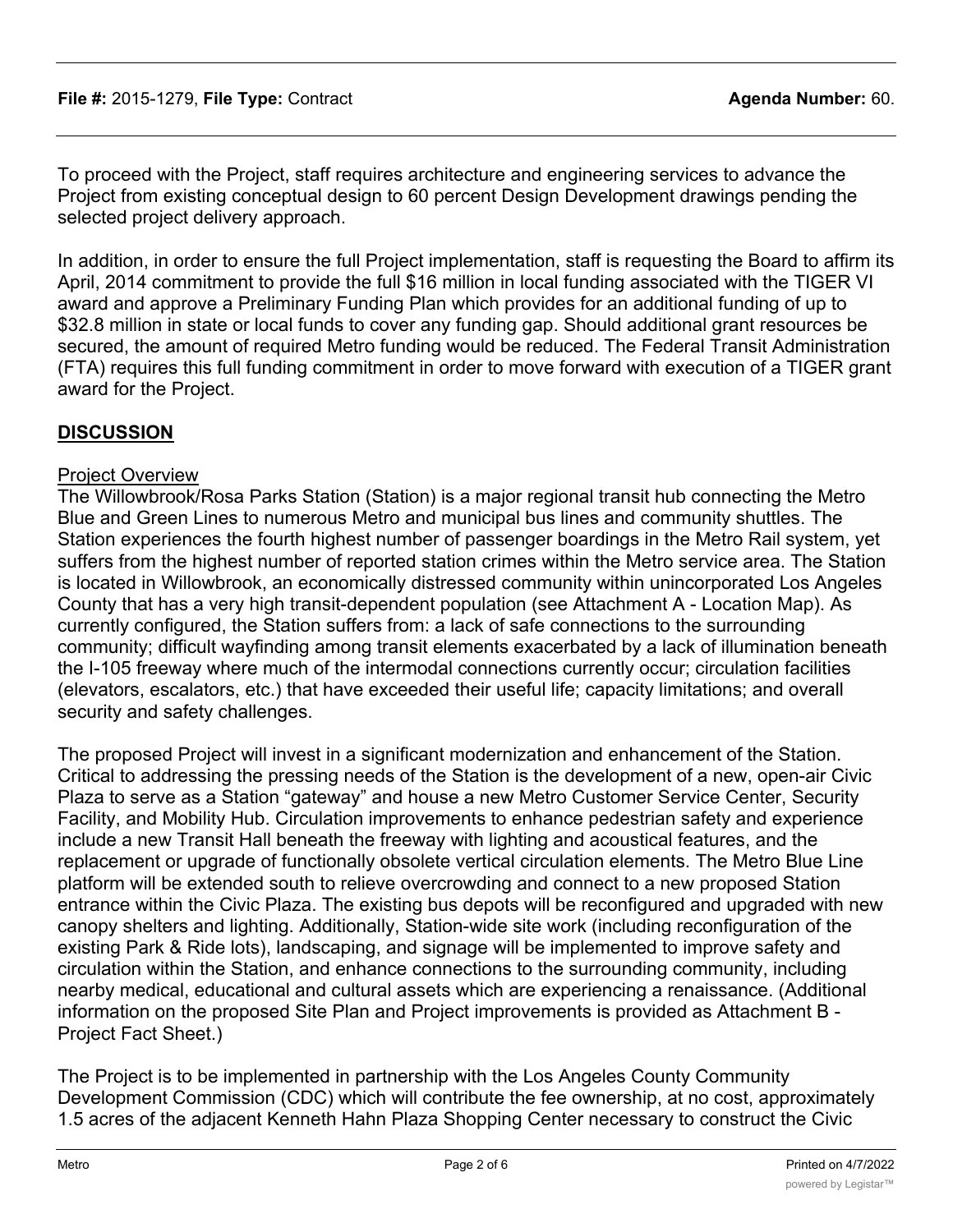#### **File #:** 2015-1279, **File Type:** Contract **Agenda Number:** 60.

Plaza and improve access to the Station. Appraisals are currently under review to support the transaction, which includes valuation of the third-party leasehold interest for improvements on the site to be acquired by Metro.

Significant efforts are also underway surrounding the Station to transform the area into a transitoriented community. In 2014 Metro awarded a Transit-Oriented Development Planning Grant to the County to develop a TOD specific plan for the ½-mile area surrounding the Station. The area has seen significant public and private investment in recent years, most notably with the \$172 million expansion and renovation of the Martin Luther King, Jr. Medical Center and Outpatient facility, the Charles R. Drew University of Medicine and Science, and a 102-unit senior housing project and library across the street from the Station, which is expected to break ground next year. In partnership with Metro, the County has also developed a comprehensive streetscape and bike plan for the corridors connecting to the Station, and will be underway with the first phase of these improvements in 2016.

The existing conceptual design for this project will be elevated to an advanced conceptual engineering design stage. The program is structured with optional tasks to support either a Design/Build or Design/Bid/Build approach. Metro will determine the approach at or before the 60 percent design submittal. Since the project specifics are not well defined and the project delivery path is not yet determined, staff recommends authorizing contract modification authority up to 20 percent of the total contract value (equivalent to \$1,151,214) to cover the cost of any unforeseen design support services that may be required to support project delivery.

#### Funding

In January 2014, under item No. 59, the Board directed the CEO to develop a detailed Iife-of-project budget estimate and to identify potential funding sources for the Project. A detailed life-of-project cost estimate was prepared identifying a total of \$66.7 million in life-of-project costs. The plan to fund the life-of-project cost is detailed in the table below and included as Attachment C (Preliminary Funding Plan). A summary of the funding plan is provided in the table below.

#### **Table 1: Willowbrook/Rosa Parks Funding Plan Summary (\$ in millions)**

| <b>Sources</b>                                             | TOTAL   |
|------------------------------------------------------------|---------|
| April 2014 Metro Authorization for Preliminary Engineering | \$4.00  |
| Federal (TIGER)                                            | \$10.25 |
| Local TIGER Match                                          | \$16.00 |
| Local and/or State TIRCP (Cap and Trade) funds             | \$32.80 |
| State Active Transportation Program                        | \$2.90  |
| County CDC (in-kind)                                       | \$0.75  |
| <b>TOTAL PROJECT COST:</b>                                 | \$66.70 |

#### *Notes:*

*[1] Costs estimate is fully loaded and adjusted to assume YOE 2018.*

*[2] State Cap and Trade funds will be allocated to maximize the timing of Metro reimbursements and to comply with the usage guidelines of the TIRCP grant. Other funds may be substituted as necessary and available.*

*[3] County funds represent in-kind contribution of land from Los Angeles County Community*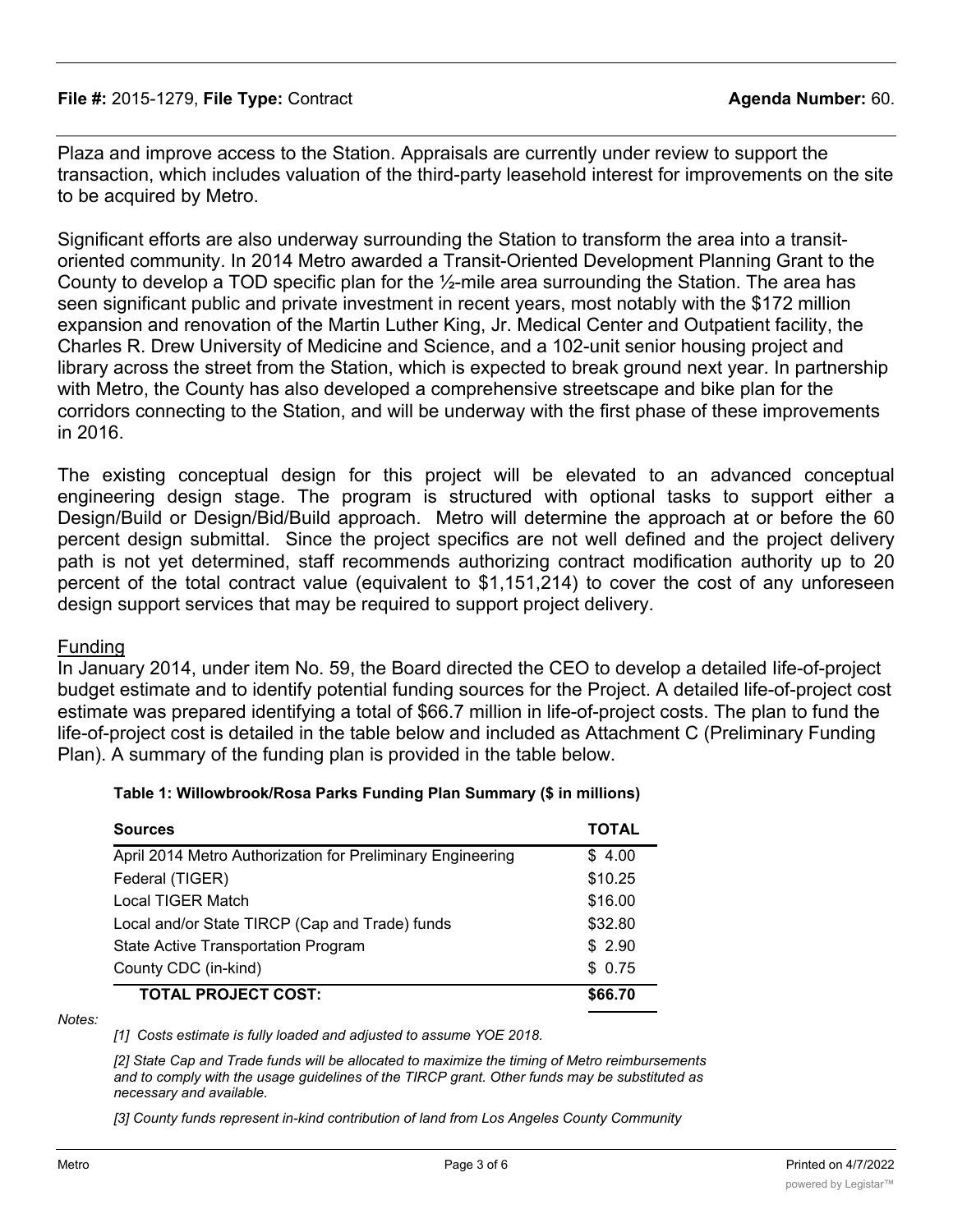### **File #:** 2015-1279, **File Type:** Contract **Agenda Number:** 60.

*Development Commission.*

# *TIGER VI*

At its April 2014 meeting, the Board committed \$4 million to complete the Preliminary Engineering work required to implement the Station Master Plan and up to \$16 million in local match funds for a TIGER VI grant application to match a \$29.2 million request for TIGER funds. Though the application was successful, the FTA determined that it would fund only \$10.25 million of the Project, and has asked for Metro's commitment to fund the remainder of the Project using state or local funds. Metro staff recommends that, though the federal share was less than anticipated, the full \$16 million local commitment remain in place. The contract will count towards the local match, subject to receipt of pre -award authority which is anticipated later this calendar year. Staff are requesting Board authorization to execute Contract No. AE354280011791 once pre-award authority is received from the FTA.

### *Cap and Trade*

In June 2015, Metro was selected to receive \$38.5 million in State of California Cap and Trade Transit and Intercity Rail Capital Program (TIRCP) proceeds to fund the Willowbrook/Rosa Parks Station improvements, Metro Blue Line Signal System upgrades and the Washington Siding track improvements as one combined project. In order to maximize Metro's reimbursements and comply with the usage guidelines of the grant, staff may utilize the TIRCP grant to fund Blue Line improvement projects first, and reprogram local funds previously authorized for the Blue Line improvements to complete the Willowbrook/Rosa Parks Station improvements.

# *Active Transportation Program (ATP)*

In September 2015, the Project was selected to receive up to a \$2.9 million in ATP funding from the State of California to complete the pedestrian promenade and bike mobility hub portions of the Project.

Having established the life-of-project estimate and secured significant non-local funds for the Project, staff recommends the approval of the Preliminary Funding Plan, which includes \$10.25 million in TIGER funds and a combination of state and local funds for a total commitment of \$32.8 million in addition to the \$20 million in local funding for preliminary engineering and TIGER match to meet the \$66.7 million Project estimate. The funding would be used for construction activities, leasehold acquisition and tenant relocation costs (in addition to the land which will be contributed to the Project by the CDC at no cost), final design/engineering and project management.

# Environmental Review

The Project has been cleared under the CEQA process. After consideration of the findings as well as the environmental analysis prepared to assess the impacts of the Project, no significant impacts or adverse effects were identified. All public comments received were addressed; and have been incorporated in the Final Initial Study/Negative Declaration (IS/ND) document. Per NEPA guidelines, a Categorical Exclusion was concurred with by the FTA.

# Public Outreach

The preliminary design concept was presented to five community organizations serving the Project area. On May 28, 2015, staff also hosted a Public Hearing on the Draft IS/ND to solicit comments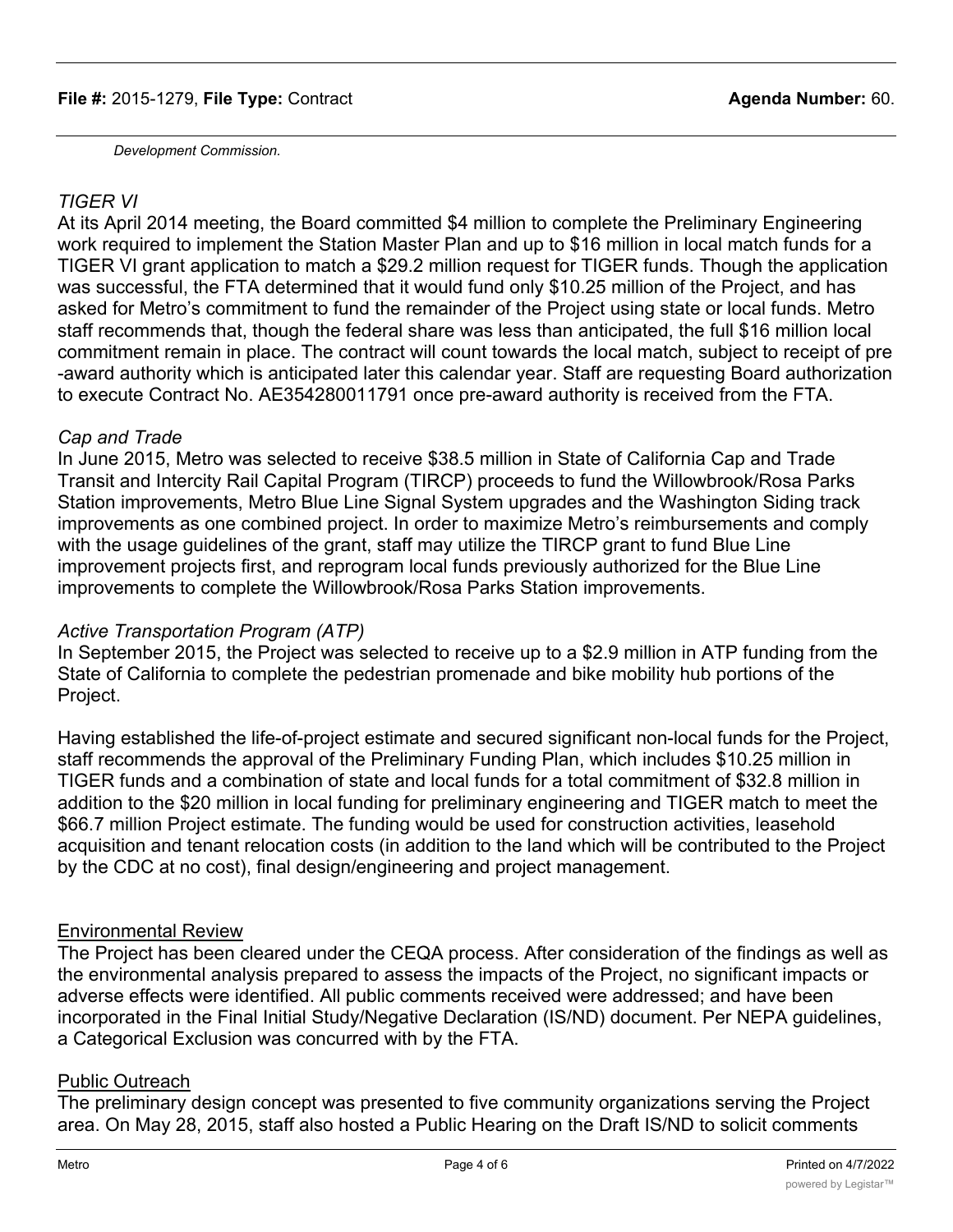from community members. Twenty-four hundred informational flyers regarding the public review and comment period were distributed throughout the community and at the Station. More than 30 individuals attended the hearing, which included a short presentation and opportunities to provide verbal and written feedback on the Project. Feedback included interest in the proposed mobility hub, local hire opportunities, public art and the Project's potential to turn the Station into a stronger gateway for the community.

The final design will be developed with extensive community outreach and participation. The scope of work for the Contract includes significant support for community engagement and a variety of means to increase public participation in the design process.

# **DETERMINATION OF SAFETY IMPACT**

The Board action will not have a negative impact on the safety of Metro's patrons or employees. The Project will increase overall safety and security at the Station by improving lighting and visibility, adding new crossing safeguards and technology, and activating the area with new uses such as the customer service center and the bike mobility hub.

# **FINANCIAL IMPACT**

In April 2014, the Board committed \$4 million in local funds to complete preliminary engineering work. Approximately \$2.6 million has been set aside in the FY16 budget under Project 405555 (Rosa Parks Station Design Plan) in Cost Center 2210 (Joint Development). The proposed Funding Plan includes an additional \$1.7 million to complete design work under the Contract. Since this is a multi-year contract, the Chief Planning Officer will be responsible for budgeting the cost in future years.

# **ALTERNATIVES CONSIDERED**

The Board may decline to approve award the Contract, reaffirm the \$16 million previously committed TIGER Grant local match funding, and approve the Project Funding Plan which includes an additional local/state funding of \$32.8M. This is not recommended because it will delay the construction of improvements on the Willowbrook/Rosa Parks Station which are needed to address pedestrian low, lighting and safety issues at the station, improve transfer connections at the station and create better connections to nearby destinations. This would also jeopardize state and federal funds that are in place as well as the land transaction proposed with CDC.

Commitment to implement the full Project will allow the design of the full Project to progress, ensure that the required land is secured from the CDC, and assure the FTA and the State of California of Metro's commitment to completing the full Project. Staff has diligently researched and sought funding from external funding sources, and believe that currently available external sources have been reasonably exhausted.

# **NEXT STEPS**

Upon Board approval, staff will execute the contract to commence work subject to pre-award authority from FTA, continue negotiations for land acquisition and return to the Board for